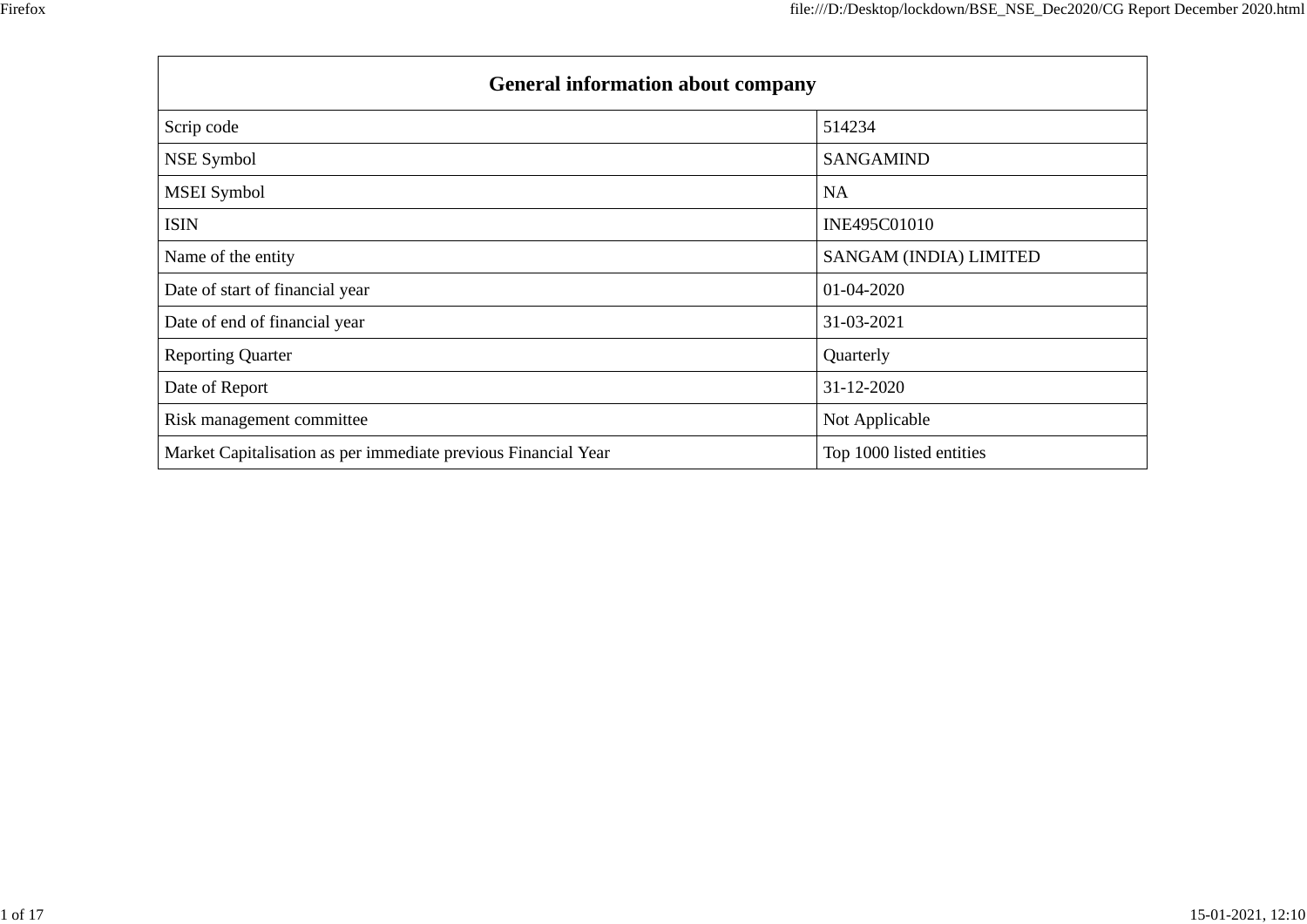|                |            |                                    |                            |                                          |                  |                                                                                                      |                                             | <b>Annexure I</b>                                  |                            |                      |                                            |                                                                                                                                                |                                                                                                                                                                      |                                                                                                                                                                          |                                                                                                                                                                                          |
|----------------|------------|------------------------------------|----------------------------|------------------------------------------|------------------|------------------------------------------------------------------------------------------------------|---------------------------------------------|----------------------------------------------------|----------------------------|----------------------|--------------------------------------------|------------------------------------------------------------------------------------------------------------------------------------------------|----------------------------------------------------------------------------------------------------------------------------------------------------------------------|--------------------------------------------------------------------------------------------------------------------------------------------------------------------------|------------------------------------------------------------------------------------------------------------------------------------------------------------------------------------------|
|                |            |                                    |                            |                                          |                  | Annexure I to be submitted by listed entity on quarterly basis                                       |                                             |                                                    |                            |                      |                                            |                                                                                                                                                |                                                                                                                                                                      |                                                                                                                                                                          |                                                                                                                                                                                          |
|                |            |                                    |                            |                                          |                  |                                                                                                      |                                             | <b>I. Composition of Board of Directors</b>        |                            |                      |                                            |                                                                                                                                                |                                                                                                                                                                      |                                                                                                                                                                          |                                                                                                                                                                                          |
|                |            |                                    |                            |                                          |                  | Disclosure of notes on composition of board of directors explanatory                                 |                                             |                                                    |                            |                      |                                            |                                                                                                                                                |                                                                                                                                                                      |                                                                                                                                                                          |                                                                                                                                                                                          |
|                |            |                                    |                            |                                          |                  |                                                                                                      |                                             | Wether the listed entity has a Regular Chairperson |                            |                      | Yes                                        |                                                                                                                                                |                                                                                                                                                                      |                                                                                                                                                                          |                                                                                                                                                                                          |
|                |            |                                    |                            |                                          |                  |                                                                                                      |                                             | Whether Chairperson is related to MD or CEO        |                            |                      | Yes                                        |                                                                                                                                                |                                                                                                                                                                      |                                                                                                                                                                          |                                                                                                                                                                                          |
| PAN            | <b>DIN</b> | Category 1<br>of directors         | Category 2<br>of directors | Category<br>$3 \mathrm{of}$<br>directors | Date of<br>Birth | Whether<br>special<br>resolution<br>passed?<br>[Refer Reg.<br>$17(1A)$ of<br>Listing<br>Regulations] | Date of<br>passing<br>special<br>resolution | <b>Initial Date</b><br>of<br>appointment           | Date of Re-<br>appointment | Date of<br>cessation | Tenure<br>of<br>director<br>(in<br>months) | No of<br>Directorship<br>in listed<br>entities<br>including<br>this listed<br>entity (Refer<br>Regulation<br>17A of<br>Listing<br>Regulations) | No of<br>Independent<br>Directorship<br>in listed<br>entities<br>including<br>this listed<br>entity<br>(Refer<br>Regulation<br>$17A(1)$ of<br>Listing<br>Regulations | Number of<br>memberships<br>in Audit/<br>Stakeholder<br>Committee(s)<br>including this<br>listed entity<br>(Refer<br>Regulation<br>$26(1)$ of<br>Listing<br>Regulations) | No of po<br>of<br><b>Chairpers</b><br>in Audi<br>Stakehol<br>Committ<br>held in lis<br>entities<br>includin<br>this liste<br>entity (Re<br>Regulati<br>$26(1)$ o<br>Listing<br>Regulatio |
| <b>PS7628E</b> | 00401439   | Executive<br>Director              | Chairperson                |                                          | 26-01-1946 NA    |                                                                                                      |                                             | 31-12-1984                                         | 01-09-2018                 |                      | 36                                         |                                                                                                                                                | $\Omega$                                                                                                                                                             | $\mathbf{2}$                                                                                                                                                             | $\overline{0}$                                                                                                                                                                           |
| <b>PM7708P</b> | 00401498   | Executive<br>Director              | <b>Not</b><br>Applicable   | CEO-<br>$\rm MD$                         | 28-09-1963 NA    |                                                                                                      |                                             | 20-06-1989                                         | 01-10-2019                 |                      | 36                                         |                                                                                                                                                | $\theta$                                                                                                                                                             | $\mathbf{0}$                                                                                                                                                             | $\Omega$                                                                                                                                                                                 |
| PS9481B        | 00403740   | Executive<br>Director              | <b>Not</b><br>Applicable   |                                          | 15-11-1970 NA    |                                                                                                      |                                             | 21-12-2006                                         | 01-10-2017                 |                      | 60                                         | $\sqrt{2}$                                                                                                                                     | $\Omega$                                                                                                                                                             | $\sqrt{2}$                                                                                                                                                               | $\Omega$                                                                                                                                                                                 |
| :PK0201G       | 00024412   | Non-<br>Executive -<br>Independent | Not<br>Applicable          |                                          | 23-03-1946 NA    |                                                                                                      |                                             | 26-12-2004                                         | 01-10-2019                 |                      | 60                                         | 6                                                                                                                                              | 6                                                                                                                                                                    | 3                                                                                                                                                                        | 5                                                                                                                                                                                        |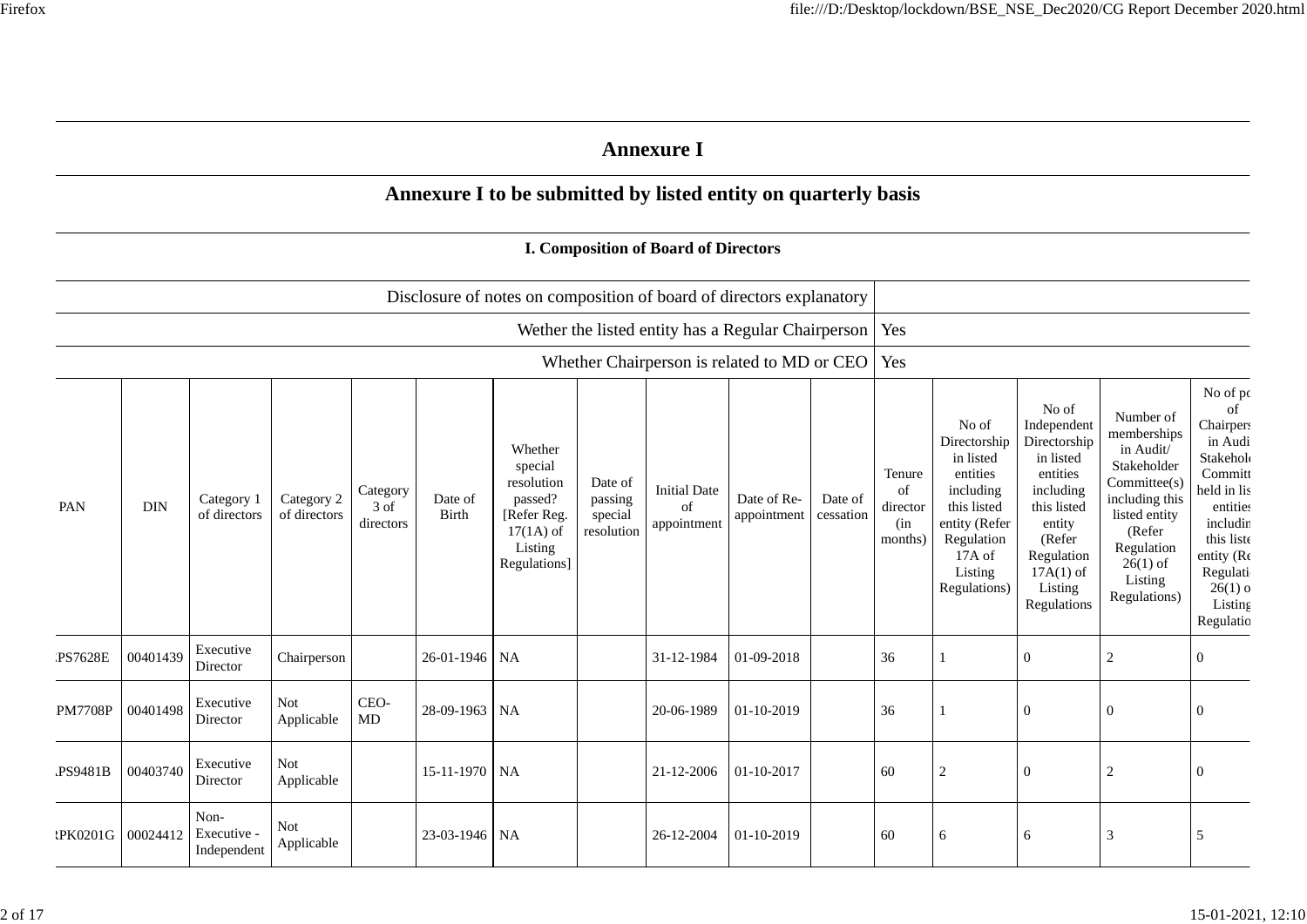|  | --<br>Director |  |  |  |  |  |  |  |
|--|----------------|--|--|--|--|--|--|--|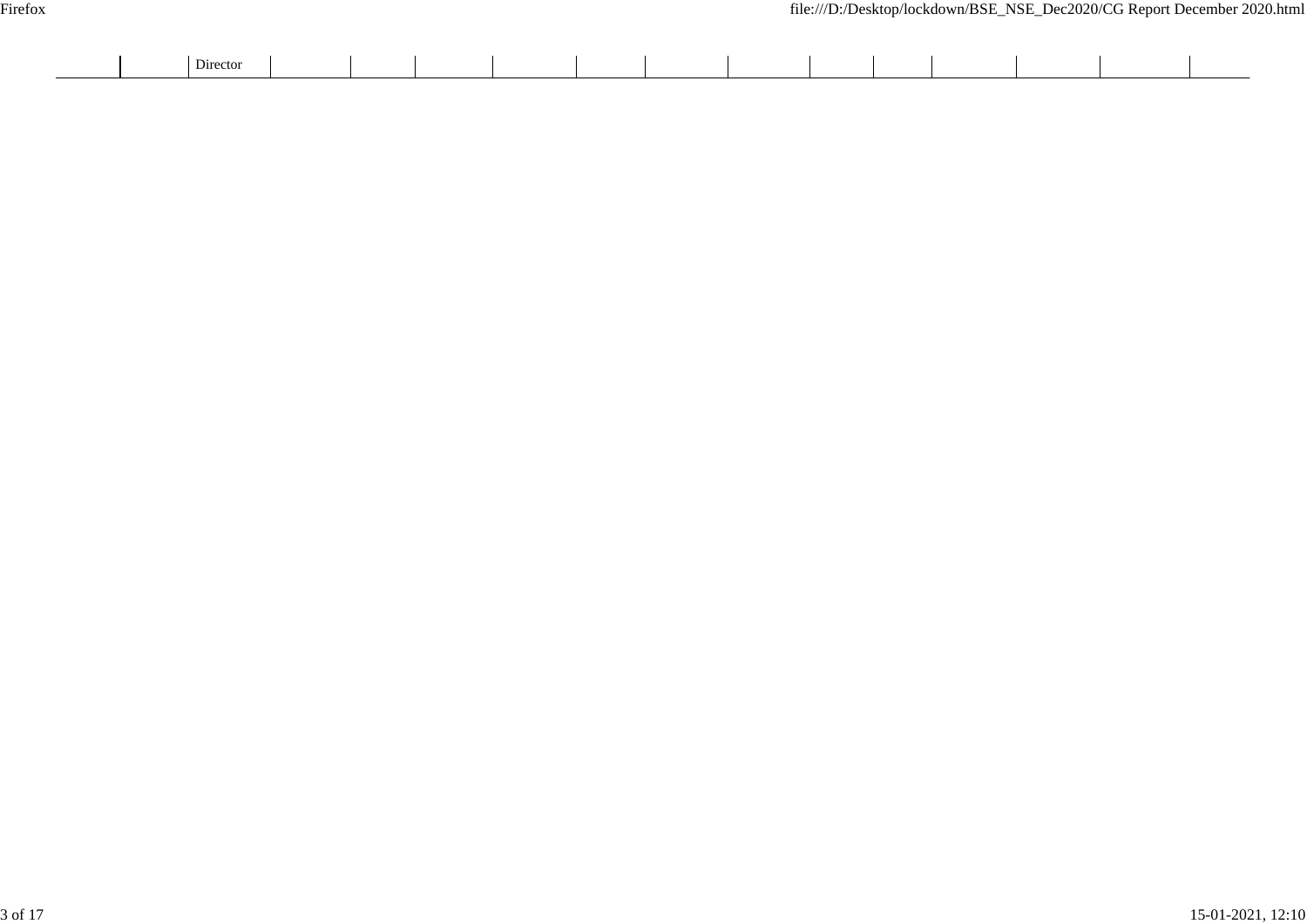|    |                      |                             |                     |            |                                                |                                 |                                 |                  | <b>I. Composition of Board of Directors</b>                                                          |                                             |                                          |                            |                      |                                            |                                                                                                                                                |                                                                                                |
|----|----------------------|-----------------------------|---------------------|------------|------------------------------------------------|---------------------------------|---------------------------------|------------------|------------------------------------------------------------------------------------------------------|---------------------------------------------|------------------------------------------|----------------------------|----------------------|--------------------------------------------|------------------------------------------------------------------------------------------------------------------------------------------------|------------------------------------------------------------------------------------------------|
|    |                      |                             |                     |            |                                                |                                 |                                 |                  | Disclosure of notes on composition of board of directors explanatory                                 |                                             |                                          |                            |                      |                                            |                                                                                                                                                |                                                                                                |
|    |                      |                             |                     |            |                                                |                                 |                                 |                  | Wether the listed entity has a Regular Chairperson                                                   |                                             |                                          |                            |                      |                                            |                                                                                                                                                |                                                                                                |
| Sr | Title<br>(Mr)<br>Ms) | Name of the<br>Director     | PAN                 | <b>DIN</b> | Category 1<br>of directors                     | Category<br>$2$ of<br>directors | Category<br>$3$ of<br>directors | Date of<br>Birth | Whether<br>special<br>resolution<br>passed?<br>[Refer Reg.<br>$17(1A)$ of<br>Listing<br>Regulations] | Date of<br>passing<br>special<br>resolution | <b>Initial Date</b><br>of<br>appointment | Date of Re-<br>appointment | Date of<br>cessation | Tenure<br>of<br>director<br>(in<br>months) | No of<br>Directorship<br>in listed<br>entities<br>including<br>this listed<br>entity (Refer<br>Regulation<br>17A of<br>Listing<br>Regulations) | N<br>Inde<br>Dire<br>in<br>er<br>inc<br>this<br>e<br>$\left($<br>Reg<br>17 <sub>t</sub><br>Reg |
| 5  | Mr                   | Tapan Kumar<br>Mukhopadhyay | AFDPM0293B 00239251 |            | Non-<br>Executive -<br>Independent<br>Director | Not<br>Applicable               |                                 | $03-09-1949$ NA  |                                                                                                      |                                             | 07-02-2011                               | 01-10-2019                 |                      | 60                                         |                                                                                                                                                |                                                                                                |
| 6  | Mrs                  | Jyoti Sharma                | ADUPS1799K          | 08741591   | Non-<br>Executive -<br>Independent<br>Director | Not<br>Applicable               |                                 | 27-04-1963 NA    |                                                                                                      |                                             | 24-06-2020                               | 24-06-2020                 |                      | 60                                         |                                                                                                                                                |                                                                                                |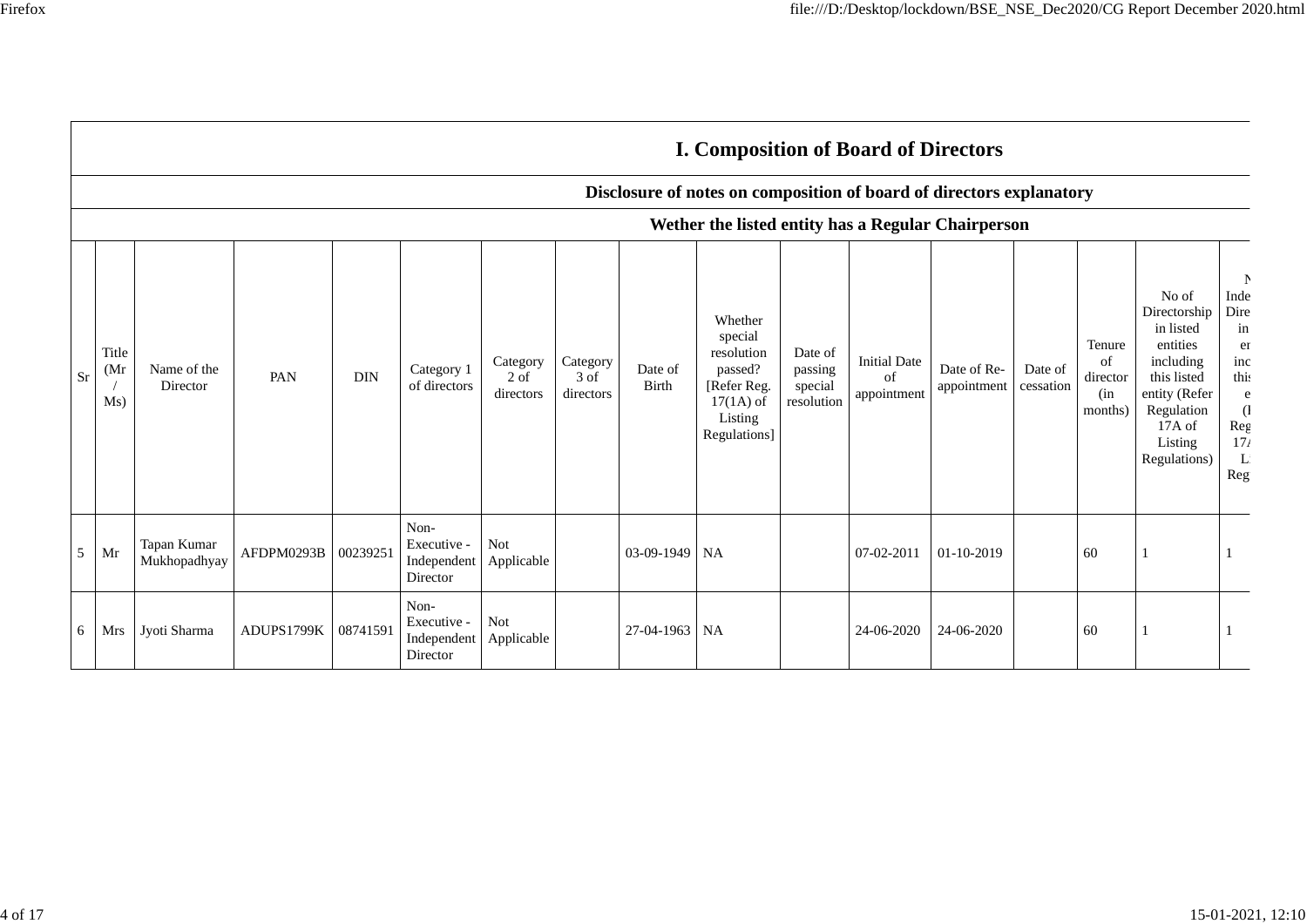|                | <b>Audit Committee Details</b> |                              |                                                       |                            |                        |                      |                |  |  |  |  |  |  |
|----------------|--------------------------------|------------------------------|-------------------------------------------------------|----------------------------|------------------------|----------------------|----------------|--|--|--|--|--|--|
|                |                                |                              | Whether the Audit Committee has a Regular Chairperson | Yes                        |                        |                      |                |  |  |  |  |  |  |
| <b>Sr</b>      | <b>DIN</b><br>Number           | Name of Committee<br>members | Category 1 of directors                               | Category 2 of<br>directors | Date of<br>Appointment | Date of<br>Cessation | <b>Remarks</b> |  |  |  |  |  |  |
|                | 00024412                       | Achintya Karati              | Non-Executive -<br><b>Independent Director</b>        | Chairperson                | 31-01-2005             |                      |                |  |  |  |  |  |  |
| $\overline{2}$ | 00401439                       | Ram Pal Soni                 | <b>Executive Director</b>                             | Member                     | 09-03-2002             |                      |                |  |  |  |  |  |  |
| 3              | 00239251                       | Tapan Kumar<br>Mukhopadhyay  | Non-Executive -<br><b>Independent Director</b>        | Member                     | 01-05-2014             |                      |                |  |  |  |  |  |  |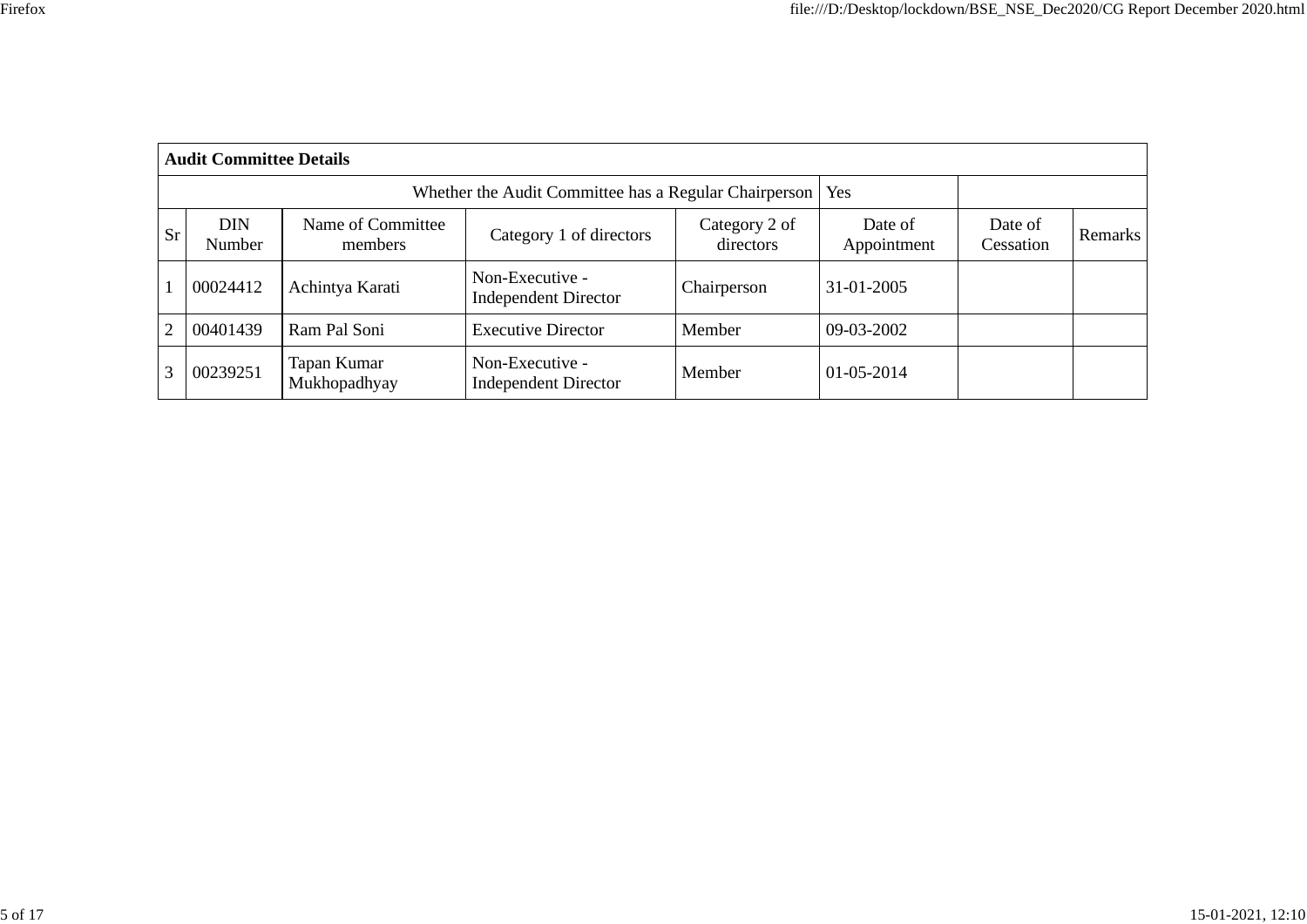|           | <b>Nomination and remuneration committee</b> |                                                                             |                                                |                            |                        |                      |         |  |  |  |  |  |
|-----------|----------------------------------------------|-----------------------------------------------------------------------------|------------------------------------------------|----------------------------|------------------------|----------------------|---------|--|--|--|--|--|
|           |                                              | Whether the Nomination and remuneration committee has a Regular Chairperson |                                                | <b>Yes</b>                 |                        |                      |         |  |  |  |  |  |
| <b>Sr</b> | <b>DIN</b><br>Number                         | Name of Committee<br>members                                                | Category 1 of directors                        | Category 2 of<br>directors | Date of<br>Appointment | Date of<br>Cessation | Remarks |  |  |  |  |  |
|           | 00024412                                     | Achintya Karati                                                             | Non-Executive -<br><b>Independent Director</b> | Chairperson                | 31-01-2005             |                      |         |  |  |  |  |  |
| 2         | 00401439                                     | Ram Pal Soni                                                                | <b>Executive Director</b>                      | Member                     | 09-03-2002             |                      |         |  |  |  |  |  |
| 3         | 00239251                                     | Tapan Kumar<br>Mukhopadhyay                                                 | Non-Executive -<br><b>Independent Director</b> | Member                     | 01-05-2014             |                      |         |  |  |  |  |  |
| 4         | 08741591                                     | Jyoti Sharma                                                                | Non-Executive -<br><b>Independent Director</b> | Member                     | 24-06-2020             |                      |         |  |  |  |  |  |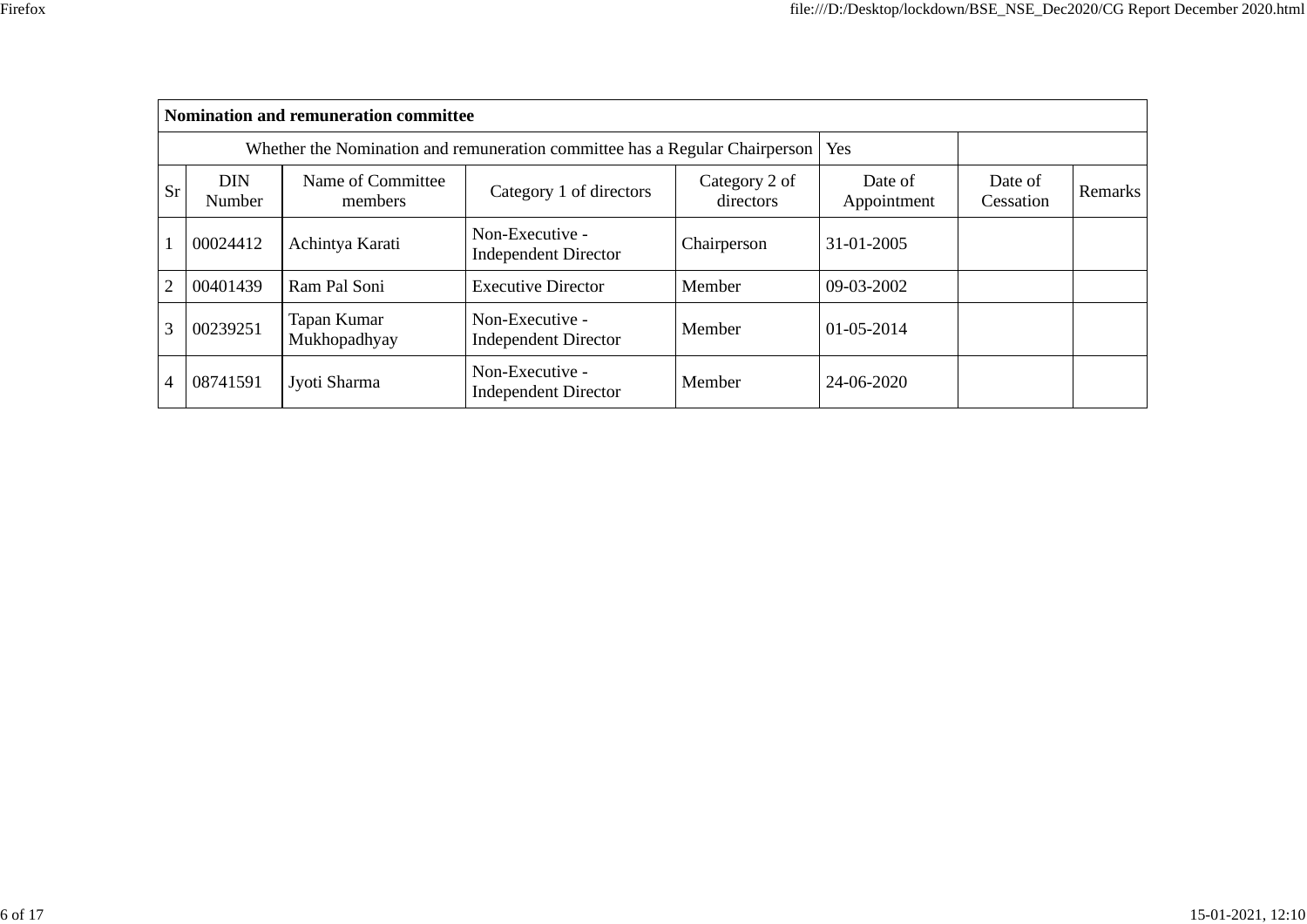|           | <b>Stakeholders Relationship Committee</b> |                                                                                 |                                                |                            |                        |                      |                |  |  |  |  |  |  |
|-----------|--------------------------------------------|---------------------------------------------------------------------------------|------------------------------------------------|----------------------------|------------------------|----------------------|----------------|--|--|--|--|--|--|
|           |                                            | Whether the Stakeholders Relationship Committee has a Regular Chairperson   Yes |                                                |                            |                        |                      |                |  |  |  |  |  |  |
| <b>Sr</b> | <b>DIN</b><br>Number                       | Name of Committee<br>members                                                    | Category 1 of directors                        | Category 2 of<br>directors | Date of<br>Appointment | Date of<br>Cessation | <b>Remarks</b> |  |  |  |  |  |  |
|           | 00024412                                   | Achintya Karati                                                                 | Non-Executive -<br><b>Independent Director</b> | Chairperson                | 31-01-2005             |                      |                |  |  |  |  |  |  |
| 2         | 00401439                                   | Ram Pal Soni                                                                    | <b>Executive Director</b>                      | Member                     | 09-03-2002             |                      |                |  |  |  |  |  |  |
| 3         | 00239251                                   | Tapan Kumar<br>Mukhopadhyay                                                     | Non-Executive -<br><b>Independent Director</b> | Member                     | 29-01-2020             |                      |                |  |  |  |  |  |  |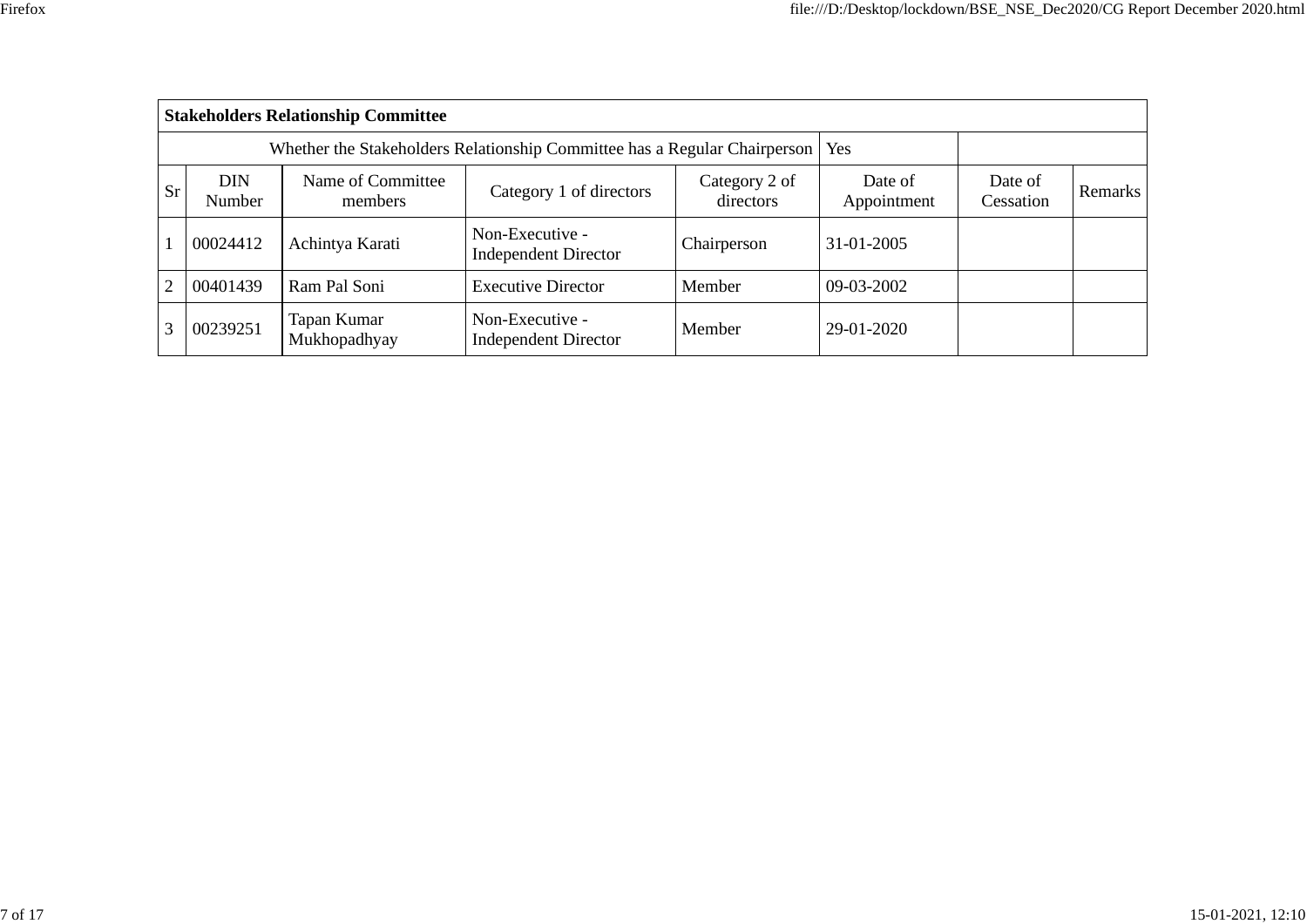|               | <b>Risk Management Committee</b> |                                                                 |                            |                            |                        |                      |                |  |  |  |  |  |  |
|---------------|----------------------------------|-----------------------------------------------------------------|----------------------------|----------------------------|------------------------|----------------------|----------------|--|--|--|--|--|--|
|               |                                  | Whether the Risk Management Committee has a Regular Chairperson |                            |                            |                        |                      |                |  |  |  |  |  |  |
| <sub>Sr</sub> | DIN<br>Number                    | Name of Committee<br>members                                    | Category 1 of<br>directors | Category 2 of<br>directors | Date of<br>Appointment | Date of<br>Cessation | <b>Remarks</b> |  |  |  |  |  |  |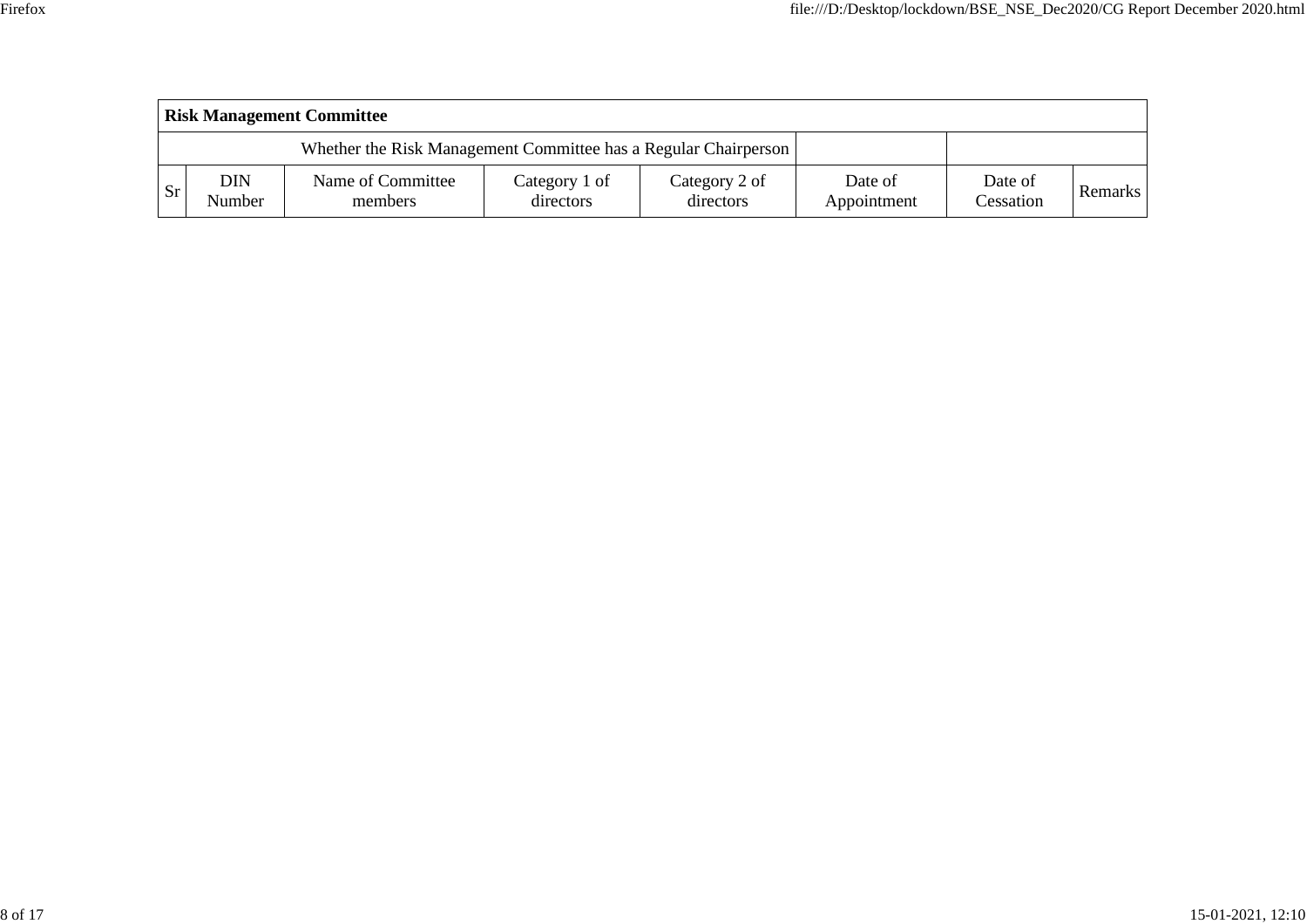|                | <b>Corporate Social Responsibility Committee</b> |                                                                                 |                                                |                            |                        |                      |         |  |  |  |  |  |  |
|----------------|--------------------------------------------------|---------------------------------------------------------------------------------|------------------------------------------------|----------------------------|------------------------|----------------------|---------|--|--|--|--|--|--|
|                |                                                  | Whether the Corporate Social Responsibility Committee has a Regular Chairperson |                                                | Yes                        |                        |                      |         |  |  |  |  |  |  |
| <b>Sr</b>      | DIN<br>Number                                    | Name of Committee<br>members                                                    | Category 1 of directors                        | Category 2 of<br>directors | Date of<br>Appointment | Date of<br>Cessation | Remarks |  |  |  |  |  |  |
|                | 00401439                                         | Ram Pal Soni                                                                    | <b>Executive Director</b>                      | Chairperson                | 30-04-2014             |                      |         |  |  |  |  |  |  |
| $\overline{2}$ | 00401498                                         | Shri Niwas Modani                                                               | <b>Executive Director</b>                      | Member                     | 30-04-2014             |                      |         |  |  |  |  |  |  |
|                | 00239251                                         | Tapan Kumar<br>Mukhopadhyay                                                     | Non-Executive -<br><b>Independent Director</b> | Member                     | 29-01-2020             |                      |         |  |  |  |  |  |  |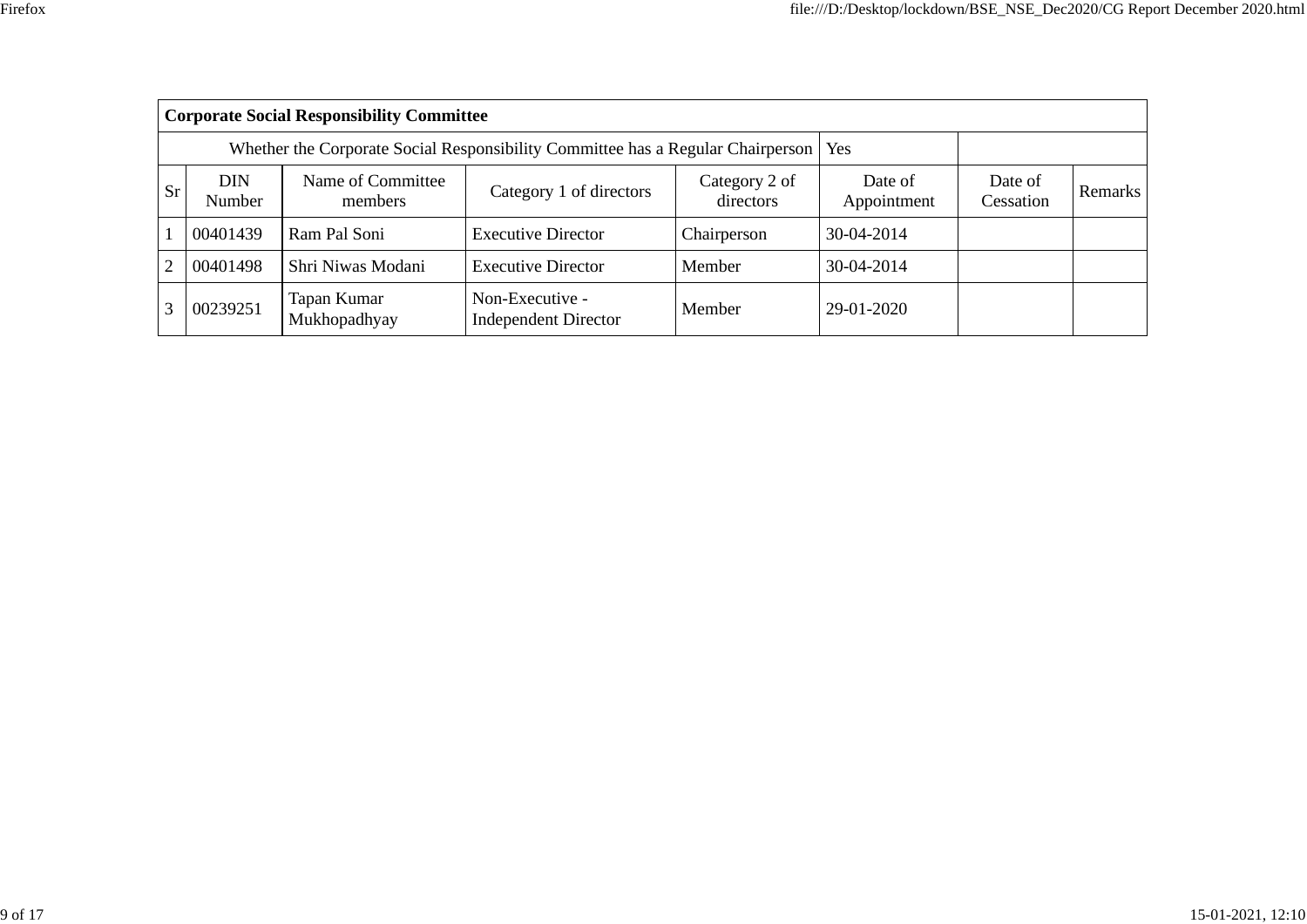| <b>Other Committee</b> |                                                    |                                                                         |  |         |
|------------------------|----------------------------------------------------|-------------------------------------------------------------------------|--|---------|
|                        | <b>Sr</b>   DIN Number   Name of Committee members | Name of other committee Category 1 of directors Category 2 of directors |  | Remarks |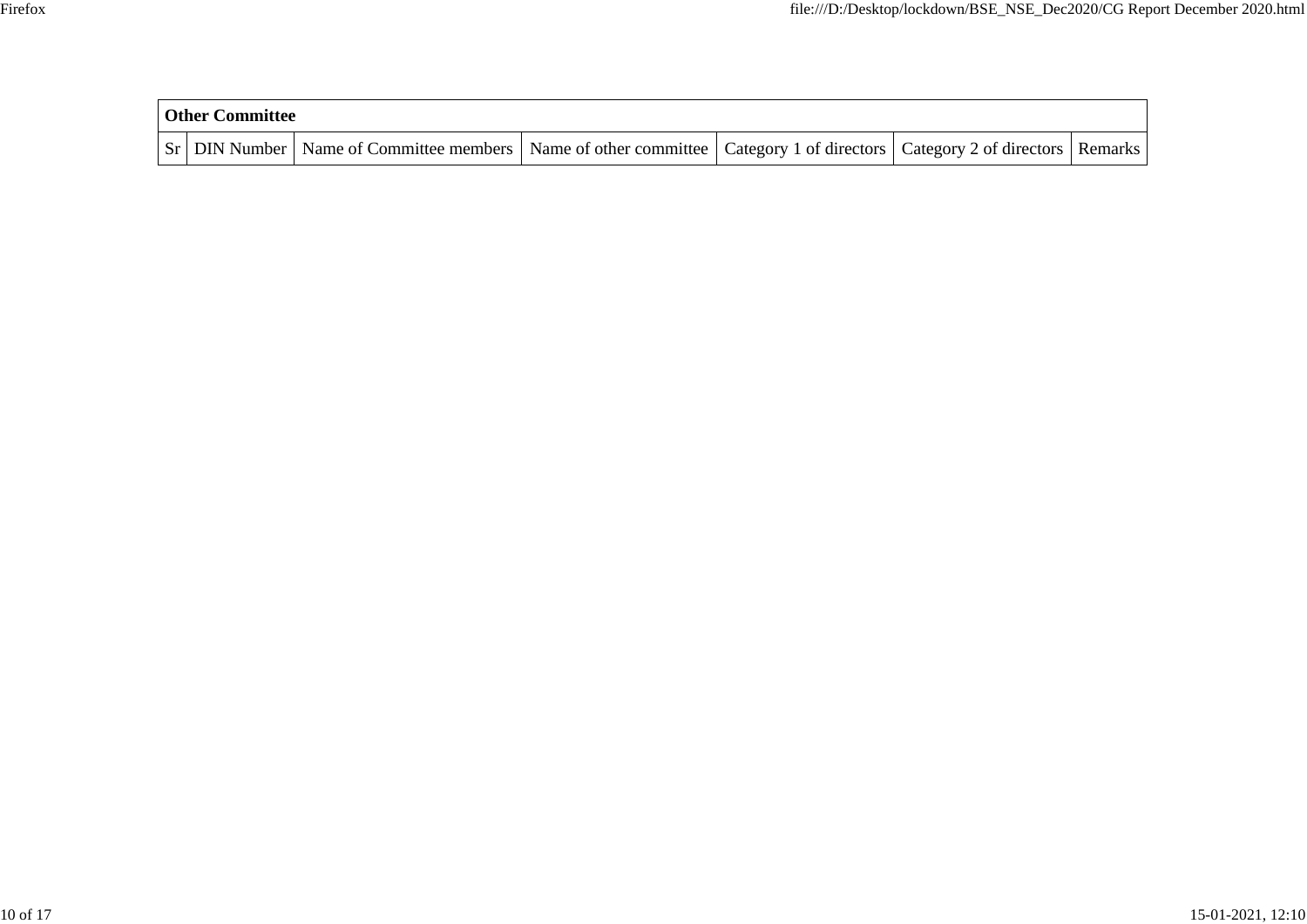|                                                                     | <b>Annexure 1</b>                                           |                                                            |                                                                      |                                    |                                                     |                                    |                                                           |  |  |  |  |  |  |
|---------------------------------------------------------------------|-------------------------------------------------------------|------------------------------------------------------------|----------------------------------------------------------------------|------------------------------------|-----------------------------------------------------|------------------------------------|-----------------------------------------------------------|--|--|--|--|--|--|
|                                                                     | Annexure 1                                                  |                                                            |                                                                      |                                    |                                                     |                                    |                                                           |  |  |  |  |  |  |
|                                                                     | <b>III. Meeting of Board of Directors</b>                   |                                                            |                                                                      |                                    |                                                     |                                    |                                                           |  |  |  |  |  |  |
| Disclosure of notes on meeting of board of<br>directors explanatory |                                                             |                                                            |                                                                      |                                    |                                                     |                                    |                                                           |  |  |  |  |  |  |
| <b>Sr</b>                                                           | $Date(s)$ of meeting<br>(if any) in the<br>previous quarter | $Date(s)$ of<br>meeting (if any) in<br>the current quarter | Maximum gap<br>between any two<br>consecutive (in<br>number of days) | Notes for not<br>providing<br>Date | Whether<br>requirement of<br>Quorum met<br>(Yes/No) | Number of<br>Directors<br>present* | No. of Independent<br>Directors attending<br>the meeting* |  |  |  |  |  |  |
|                                                                     | 14-09-2020                                                  |                                                            |                                                                      |                                    | Yes                                                 | 6                                  | 3                                                         |  |  |  |  |  |  |
| $\sqrt{2}$                                                          |                                                             | 31-10-2020                                                 | 46                                                                   |                                    | Yes                                                 | 6                                  | 3                                                         |  |  |  |  |  |  |
| 3                                                                   |                                                             | 30-12-2020                                                 | 59                                                                   |                                    | Yes                                                 | 6                                  | 3                                                         |  |  |  |  |  |  |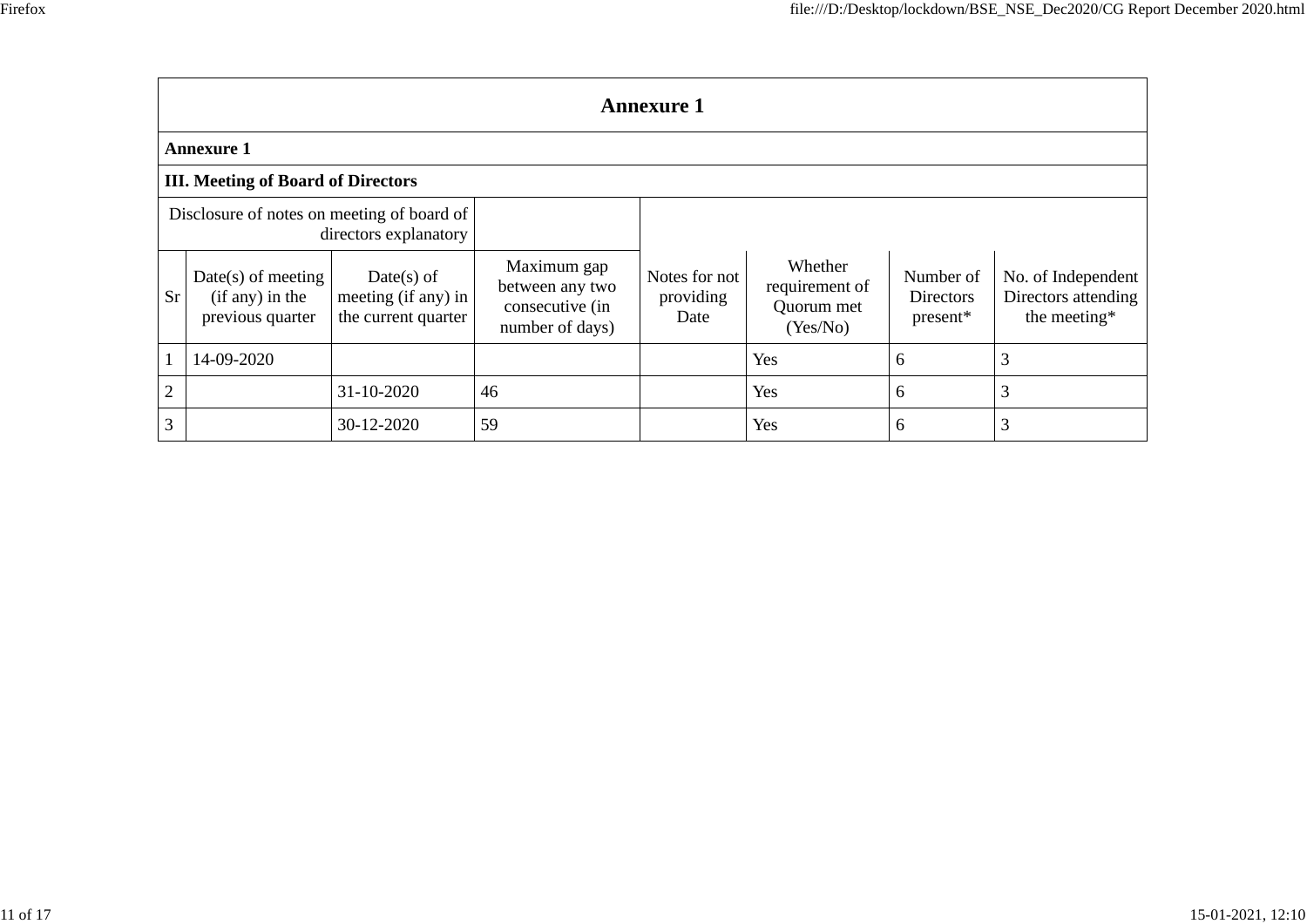|                |                                                  |                                                                                                               |                                                                      | <b>Annexure 1</b>             |                                       |                                                     |                                           |                                                                        |  |  |  |  |  |  |  |
|----------------|--------------------------------------------------|---------------------------------------------------------------------------------------------------------------|----------------------------------------------------------------------|-------------------------------|---------------------------------------|-----------------------------------------------------|-------------------------------------------|------------------------------------------------------------------------|--|--|--|--|--|--|--|
|                | <b>IV. Meeting of Committees</b>                 |                                                                                                               |                                                                      |                               |                                       |                                                     |                                           |                                                                        |  |  |  |  |  |  |  |
|                |                                                  | Disclosure of notes on meeting of committees explanatory                                                      |                                                                      |                               |                                       |                                                     |                                           |                                                                        |  |  |  |  |  |  |  |
| Sr             | Name of<br>Committee                             | $Date(s)$ of meeting<br>(Enter dates of<br>Previous quarter and<br>Current quarter in<br>chronological order) | Maximum gap<br>between any two<br>consecutive (in<br>number of days) | Name of<br>other<br>committee | Reson for<br>not<br>providing<br>date | Whether<br>requirement of<br>Quorum met<br>(Yes/No) | Number of<br><b>Directors</b><br>present* | No. of<br>Independent<br><b>Directors</b><br>attending the<br>meeting* |  |  |  |  |  |  |  |
| 1              | Audit<br>Committee                               | 14-09-2020                                                                                                    |                                                                      |                               |                                       | Yes                                                 | 3                                         | $\overline{2}$                                                         |  |  |  |  |  |  |  |
| $\overline{2}$ | Audit<br>Committee                               | 31-10-2020                                                                                                    | 46                                                                   |                               |                                       | Yes                                                 | 3                                         | $\overline{2}$                                                         |  |  |  |  |  |  |  |
| 3              | <b>Stakeholders</b><br>Relationship<br>Committee | 14-09-2020                                                                                                    |                                                                      |                               |                                       | Yes                                                 | 3                                         | $\overline{2}$                                                         |  |  |  |  |  |  |  |
| $\overline{4}$ | <b>Stakeholders</b><br>Relationship<br>Committee | 31-10-2020                                                                                                    |                                                                      |                               |                                       | Yes                                                 | 3                                         | $\overline{2}$                                                         |  |  |  |  |  |  |  |
| 5              | Corporate Social<br>Responsibility<br>Committee  | 14-09-2020                                                                                                    |                                                                      |                               |                                       | Yes                                                 | 3                                         | 1                                                                      |  |  |  |  |  |  |  |
| 6              | Corporate Social<br>Responsibility<br>Committee  | 31-10-2020                                                                                                    |                                                                      |                               |                                       | Yes                                                 | 3                                         |                                                                        |  |  |  |  |  |  |  |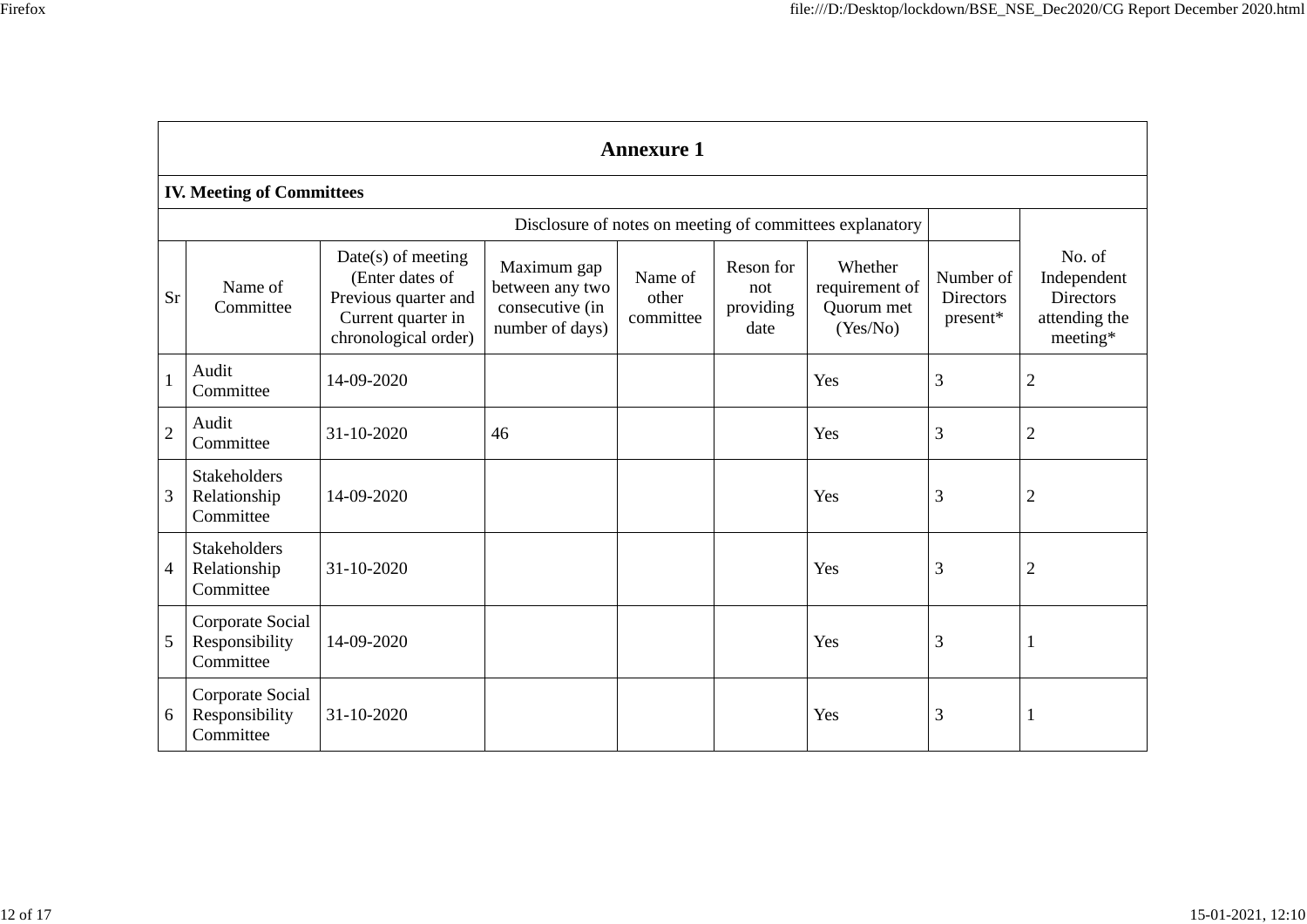|                |                                                        | <b>Annexure 1</b>                |                                                                    |
|----------------|--------------------------------------------------------|----------------------------------|--------------------------------------------------------------------|
|                | <b>V. Related Party Transactions</b>                   |                                  |                                                                    |
| Sr             | Subject                                                | Compliance status<br>(Yes/No/NA) | If status is "No" details of non-<br>compliance may be given here. |
|                | Whether prior approval of audit committee obtained     | Yes                              |                                                                    |
| $\overline{2}$ | Whether shareholder approval obtained for material RPT | <b>NA</b>                        |                                                                    |
|                |                                                        |                                  |                                                                    |

3 Whether details of RPT entered into pursuant to omnibus approval responsible xes have been reviewed by Audit Committee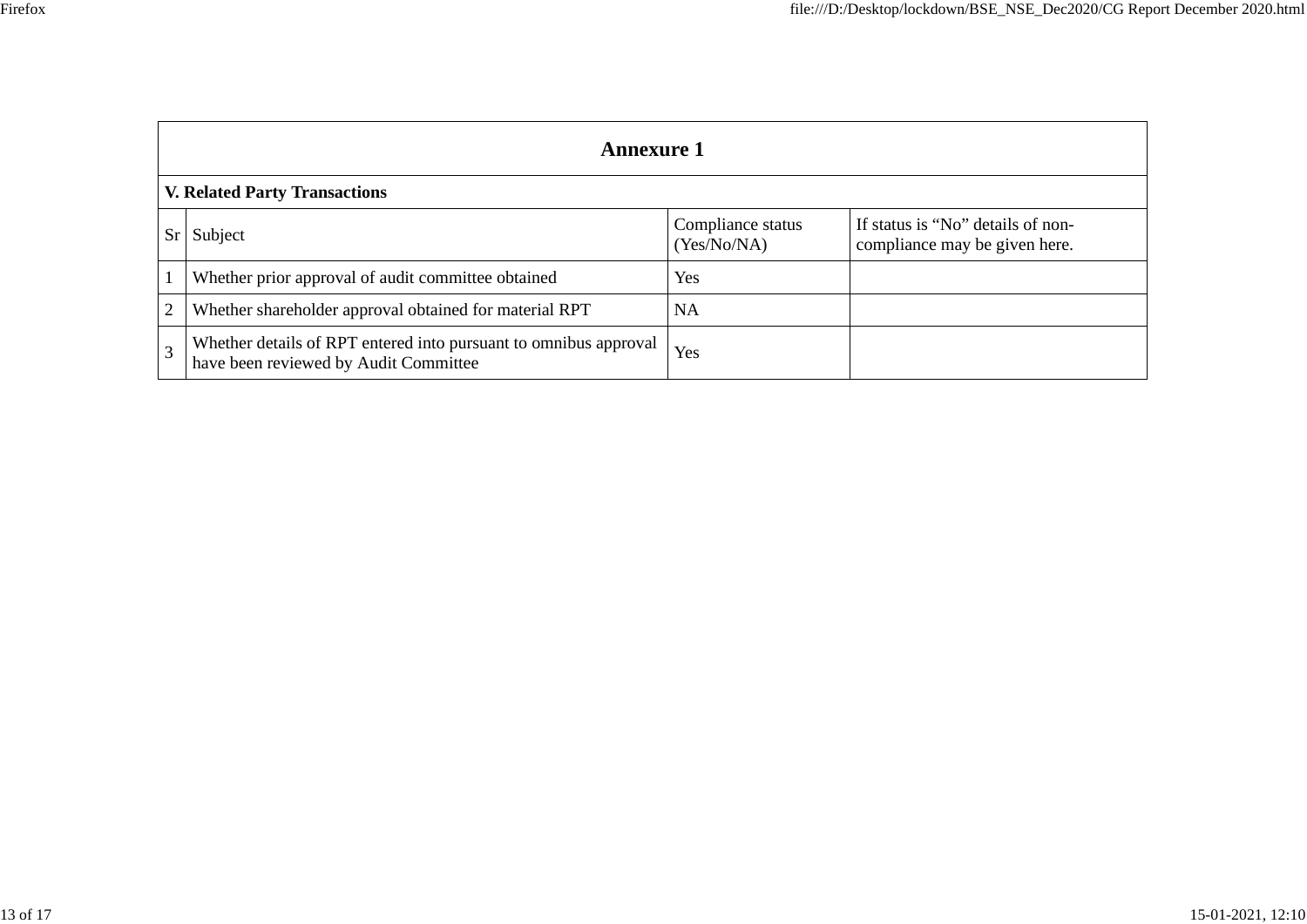|                         | <b>Annexure 1</b>                                                                                                                                                                                               |                               |  |  |  |  |
|-------------------------|-----------------------------------------------------------------------------------------------------------------------------------------------------------------------------------------------------------------|-------------------------------|--|--|--|--|
| <b>VI. Affirmations</b> |                                                                                                                                                                                                                 |                               |  |  |  |  |
|                         | $Sr$ Subject                                                                                                                                                                                                    | Compliance status<br>(Yes/No) |  |  |  |  |
|                         | The composition of Board of Directors is in terms of SEBI (Listing obligations and disclosure requirements)<br>Regulations, 2015                                                                                | Yes                           |  |  |  |  |
| $\overline{2}$          | The composition of the following committees is in terms of SEBI(Listing obligations and disclosure<br>requirements) Regulations, 2015 a. Audit Committee                                                        | Yes                           |  |  |  |  |
| 3                       | The composition of the following committees is in terms of SEBI(Listing obligations and disclosure<br>requirements) Regulations, 2015. b. Nomination & remuneration committee                                   | Yes                           |  |  |  |  |
| $\overline{4}$          | The composition of the following committees is in terms of SEBI(Listing obligations and disclosure<br>requirements) Regulations, 2015. c. Stakeholders relationship committee                                   | Yes                           |  |  |  |  |
| 5                       | The composition of the following committees is in terms of SEBI(Listing obligations and disclosure<br>requirements) Regulations, 2015. d. Risk management committee (applicable to the top 500 listed entities) | <b>NA</b>                     |  |  |  |  |
| 6                       | The committee members have been made aware of their powers, role and responsibilities as specified in SEBI<br>(Listing obligations and disclosure requirements) Regulations, 2015.                              | Yes                           |  |  |  |  |
| $\overline{7}$          | The meetings of the board of directors and the above committees have been conducted in the manner as specified<br>in SEBI (Listing obligations and disclosure requirements) Regulations, 2015.                  | Yes                           |  |  |  |  |
| 8                       | This report and/or the report submitted in the previous quarter has been placed before Board of Directors.                                                                                                      | Yes                           |  |  |  |  |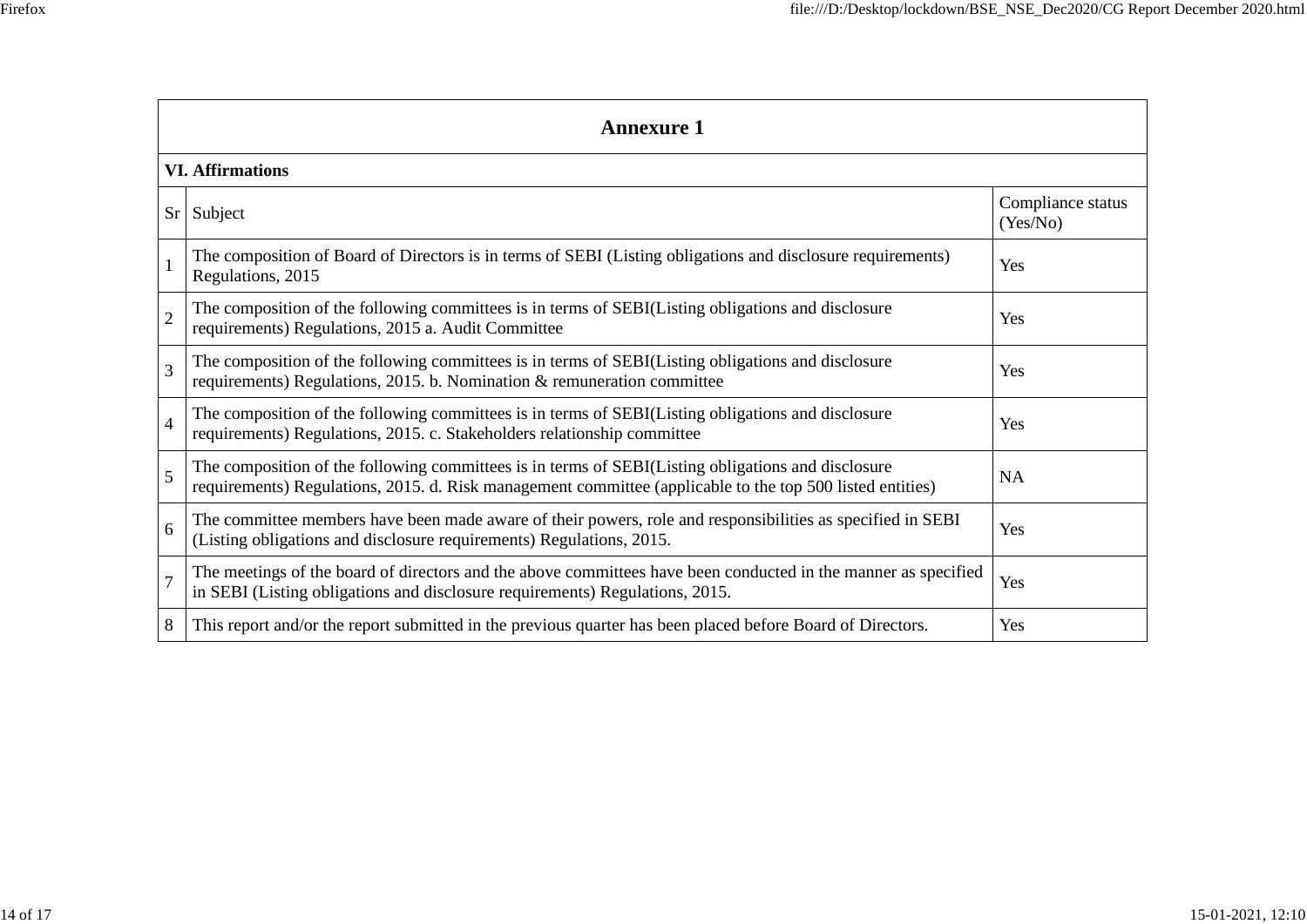| <b>Annexure 1</b> |                   |                                          |  |  |
|-------------------|-------------------|------------------------------------------|--|--|
| <b>Sr</b>         | Subject           | Compliance status                        |  |  |
|                   | Name of signatory | Anil Kumar Jain                          |  |  |
|                   | Designation       | Company Secretary and Compliance Officer |  |  |